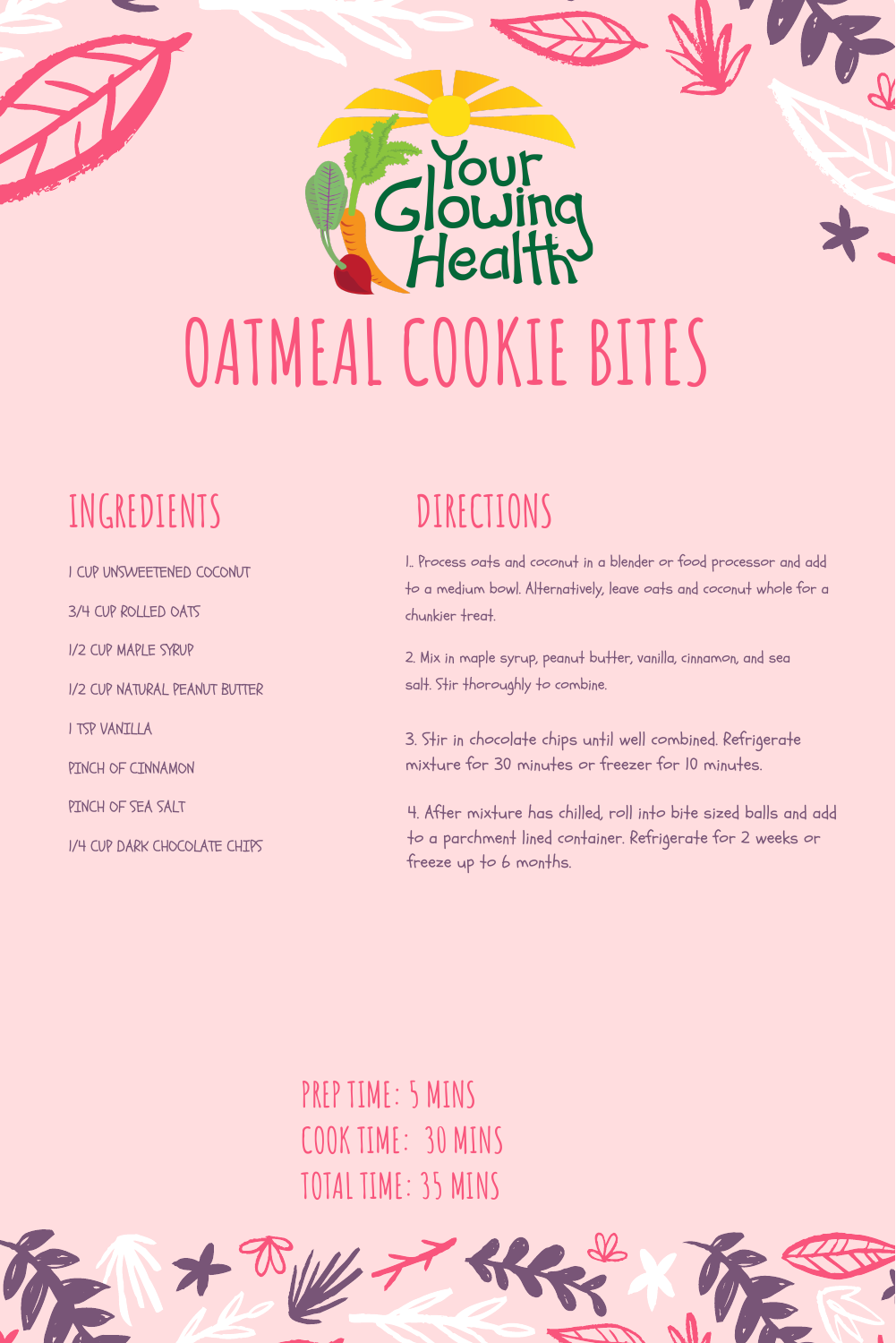## Health **REDLENTIL HUMMUS**

#### **INGREDIENTS**

- 2 1/2 CUPS COOKED RED LENTILS
- 2 CLOVES GARLIC
- 1/4 CUP TAHINI
- 1 1/2 TSP SEA SALT
- 1/2 TSP BLACK PEPPER
- 1/2 TSP CUMIN
- JUICE OF 1 LEMON
- 1/4 CUP OF OLIVE OIL
- 1 ROASTED RED PEPPER

#### **DIRECTIONS**

**TOUT** 

- 1.. Cook 1 cup red lentils or rinse 1 can lentils thoroughly
- 2. Add lentils to a blender or food processor with garlic, tahini, sea salt, black pepper, cumin, lemon juice, olive oill, and roasted red pepper. Process until smooth.
- 3. Serve with crackers, tortilla chips, or crudite.

**PREP TIME: 15 MINS COOK TIME: N/A TOTAL TIME: 15 MINS**

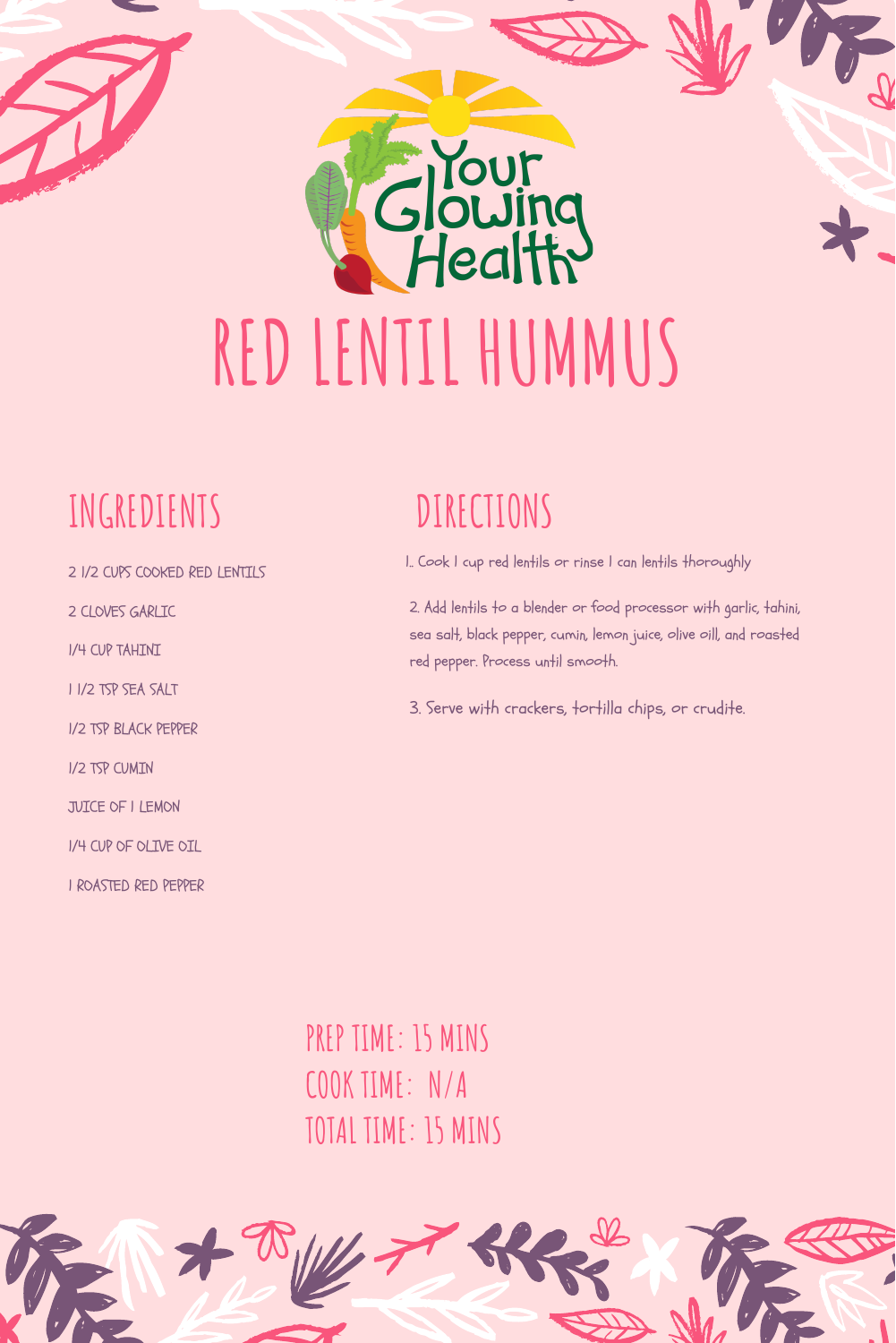

#### **INGREDIENTS**

1 VERY RIPE BANANA

1 CUP COLD COFFEE OR COLD BREW

1 TBSP COCOA POWDER

SPLASH OF ALMOND MILK

2 PITTED MEDJOOL DATES OE 1 TBSP COCONUT

SUGAR

1/2 TSP VANILLA

1 TBSP NATURAL PEANUT BUTTER

#### **DIRECTIONS**

- 1.. Add all ingredients to a blender and blend until smooth.
- 2. Serve blended with ice or over ice if desired.
- 3. Pour into a mason jar and enjoy immediately.

**PREP TIME: 5 MINS COOK TIME: N/A TOTAL TIME: 5 MINS**